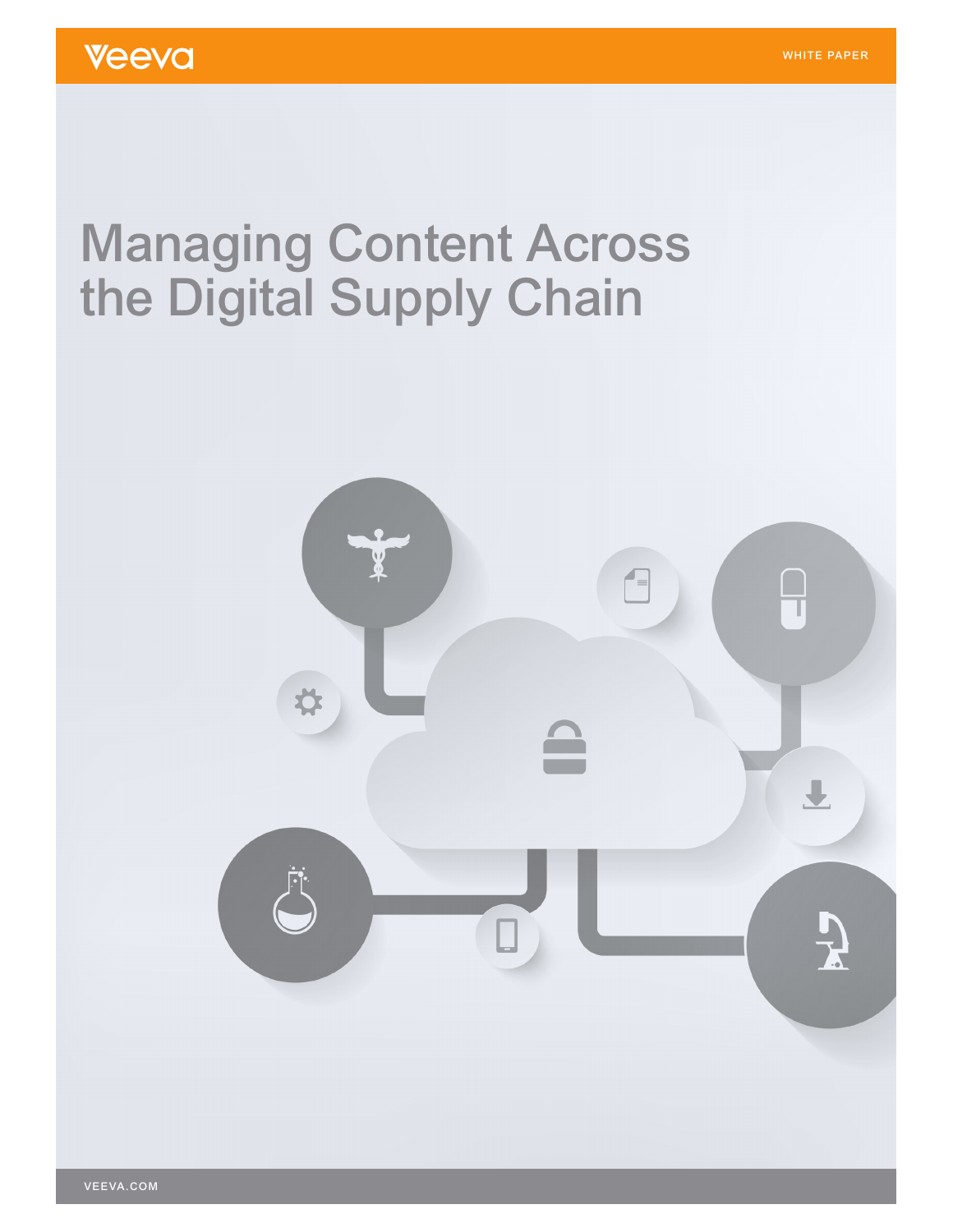# **Managing Content Across the Digital Supply Chain**

The upsurge of digital media and commercial content distribution in life sciences is causing changes to the industry on a global scale. Challenges with global content management, review and approval of materials, compliance, speed to market, and rising costs are driving the need for end-to-end commercial content management. Organizations need to work faster and smarter when creating, distributing, and sharing commercial content while ensuring compliance to local regulatory bodies.

## **Commercial Content Compliance in Life Sciences**

Over the last decade, digital commercial content has emerged at a dizzying pace. The new digital media landscape is characterized by content that is spread across many channels, including social media, rich media, blogs, stakeholder communities, websites, and mobile applications. And while these media have provided valuable opportunities to deepen brand engagement, they have not been easy to accommodate. To manage the complex digital content space, life sciences companies now spend more time and money creating, reviewing, approving, distributing, and withdrawing materials—all on a global scale.

And, while there has always been inherent risk in maintaining compliance and consistency in the chain of custody for commercial content, the complexity of digital content formats significantly increases that risk. However, cloud software innovations such as content management solutions with a digital asset management (DAM) capability can now provide better compliance, global reuse, and process optimization. Together these innovations, paired with rapid deployment methodologies, are paving the way for life sciences' prosperous future within a highly digitized marketplace.

# **Commercial Content Challenges: Increased in the Digital Landscape**

Despite the software innovations available today to assist with compliant content management, many life sciences organizations are still struggling. In many cases, content is scattered across disparate sources, both within the organization and externally with agencies. These regional siloes cause organizations to waste millions of dollars on recreating materials.

Many companies currently use manual, paper-based, or home-grown document management systems with multiple content repositories. These antiquated systems were not designed to support the complex workflows required by the life sciences industry. When materials are promoted and withdrawn manually, companies risk using incorrect or retired content in the field.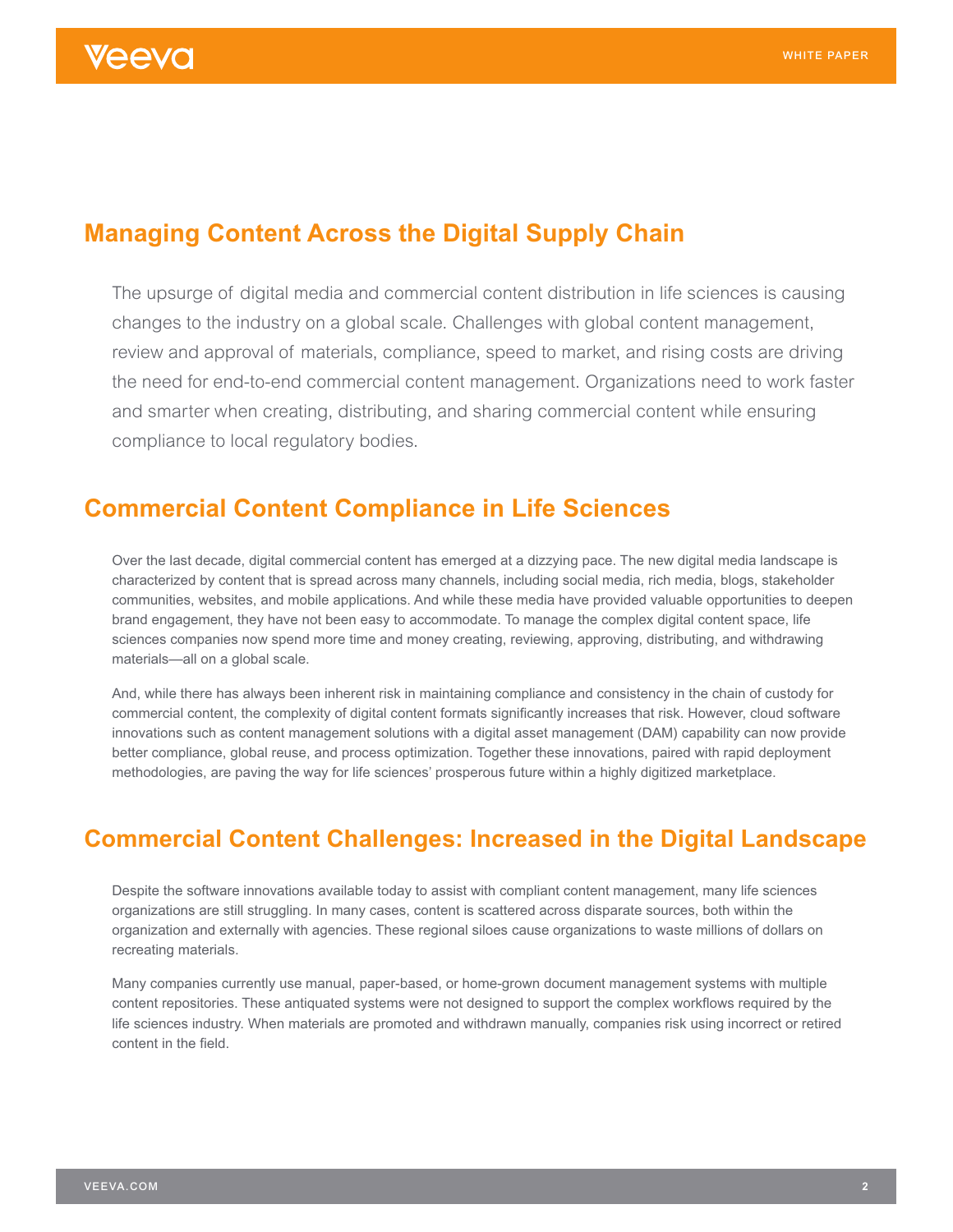

Increased challenges of global access and consistency in the chain of custody were confirmed in recent findings derived from 250 global regulatory, marketing, and medical leaders. The *Veeva 2015 Commercial Content Management Survey* results illustrate the continued use of multiple content repositories. Only 6% of respondents use an end-to-end commercial content management system. According to the survey:

- 89% of respondents rely upon multiple systems and methods to manage content.
- 60% rely on email to complete at least one or more tasks.
- 41% still use paper-based processes for certain functions.

### **Figure 1: Current Content Management Methods**

*What systems or tools do you use to manage commercial content?*



Detailing the current landscape of systems in use, the report reveals capability gaps stifling speed to market and compliance.

- A majority of respondents lack key capabilities necessary for accelerated time to market, including the ability to report on content status and process bottlenecks (85%), to reuse assets via a global digital asset management system (70%), and to electronically distribute approved content to multiple channels (60%).
- 81% of respondents also lack key capabilities for compliance, including reports on where claims and content are in use, and 49% lack an audit trail.

Clearly, the life sciences industry needs a smarter, enterprise-class solution that that will enable a complete, connected digital supply chain. To accommodate higher volumes of content throughput, companies require automated distribution capabilities that minimize the risk of exposing incorrect or faulty content.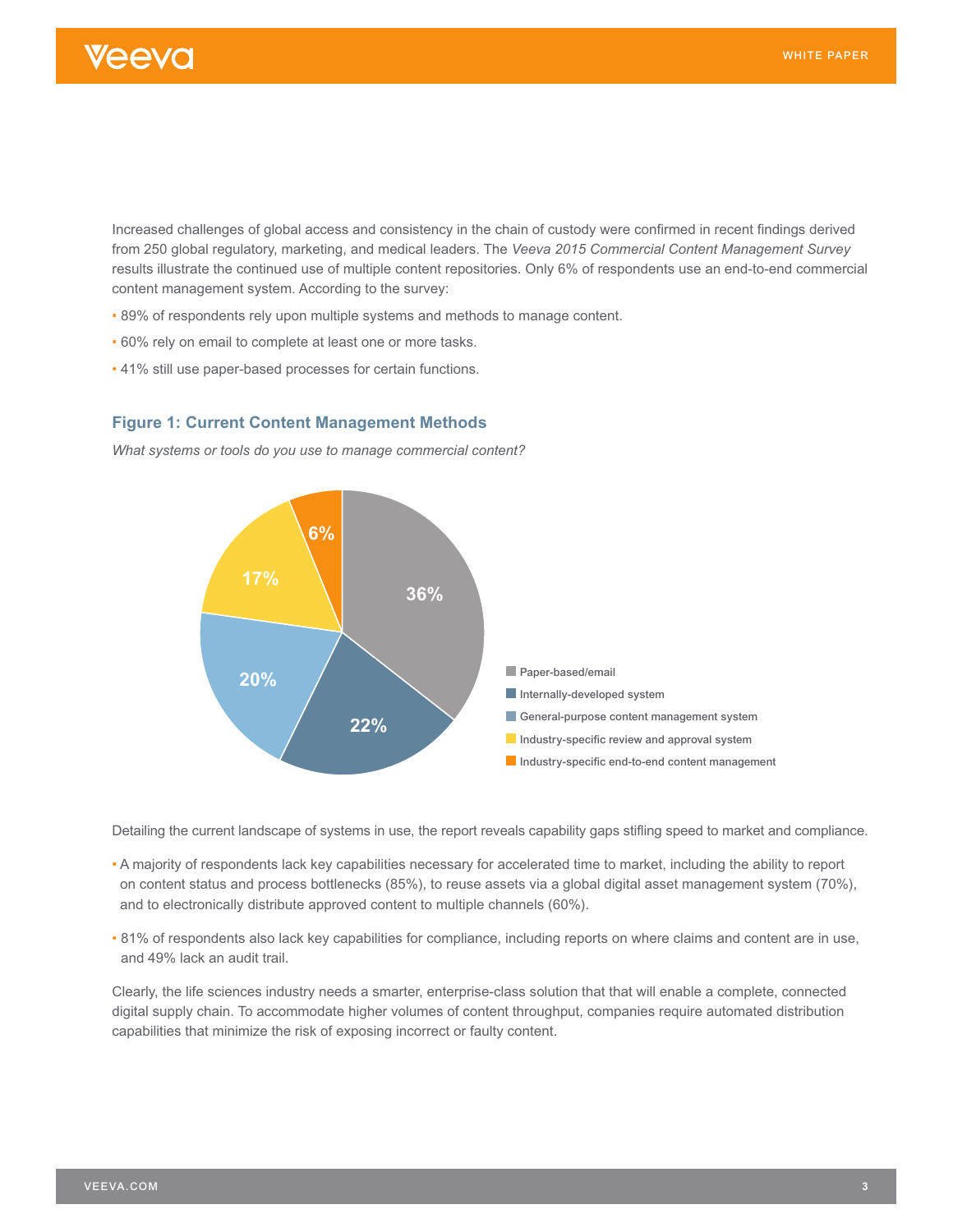The rapid pace of content production, coupled with the multitude of content types, calls for an end-to-end solution that can support compliance requirements for life sciences commercial content, while enabling the distribution of dynamic content across multiple channels.

– John Chinnici, Vice President, **Veeva Vault PromoMats**

## **Evaluating Your Digital Supply Chain**

Although the review, approval, and distribution processes for commercial content have naturally evolved, a population of paper-based, home grown or general content management system users still exists. As they begin exploring the journey towards a new infrastructure, organizations must undertake an honest audit of their existing digital supply chain, answering such key questions as:

- Do you spend unnecessary time and money recreating existing materials that you cannot locate?
- Can you easily identify which materials are current and approved, and which should be archived?
- Can you quickly and easily distribute and withdrawal content across multiple channels, including digital?
- How well can you support management of claims and associated source materials?
- Can you reuse and share content across regions?
- Do you have a streamlined medical/legal/regulatory workflow process?
- How well can you comply with local regulatory reporting requirements?

## **A Complete & Connected Digital Supply Chain—Vault PromoMats**

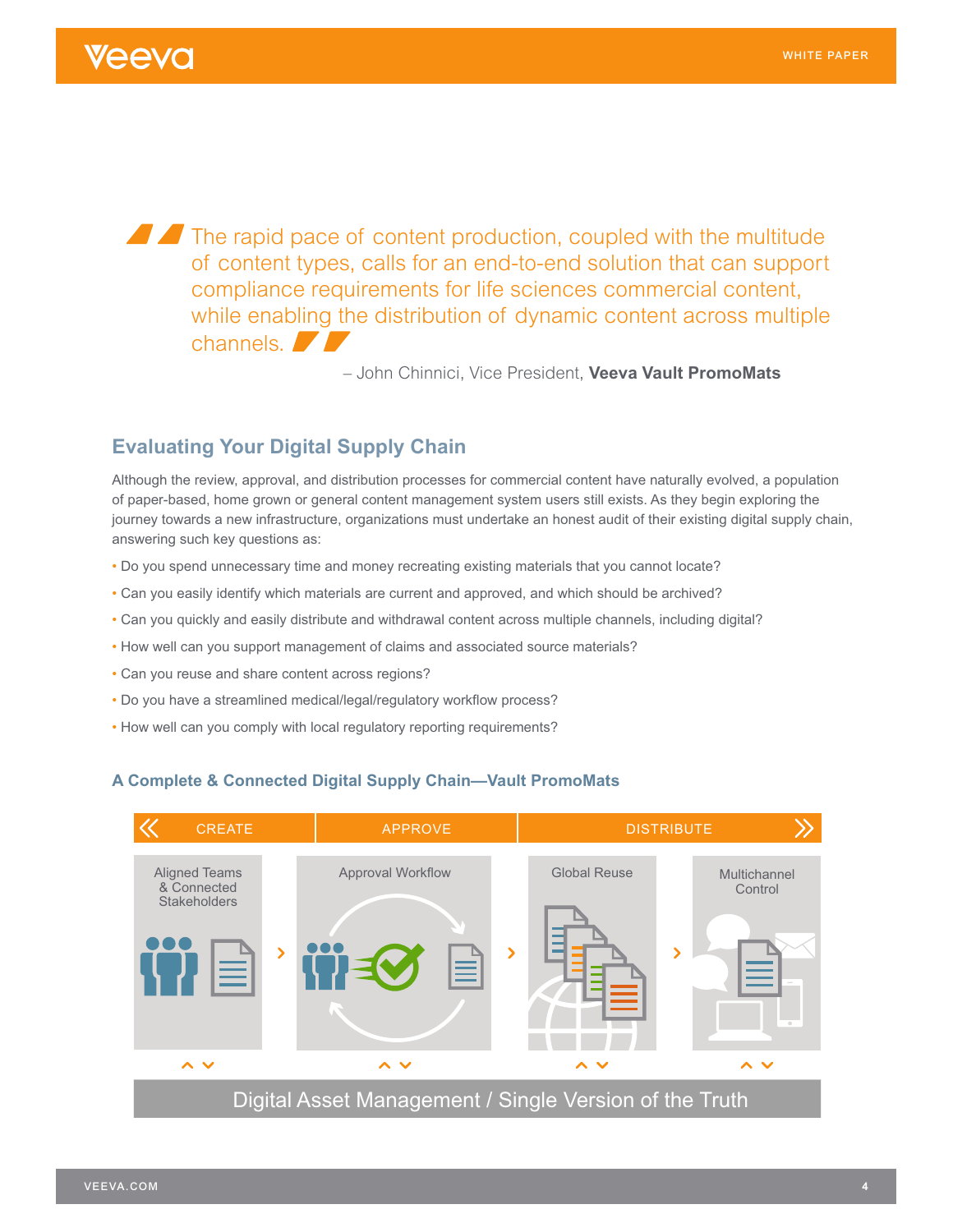**The life sciences industry is facing a fundamental transformation** from a product orientation to an outcome orientation. The implications of this profound change—and the opportunities it unleashes to engage customers and patients in entirely new ways is staggering with content at the very heartbeat of this new dynamic."

– Jamie Antis, Managing Director, **Accenture Life Sciences**

## **A Seamless Digital Supply Chain**

Life science companies can now manage commercial content from end-to-end within a single software platform that maximizes the value of time invested in creating and distributing compliant commercial content.

Compliant software solutions that facilitate management of the end-to-end content lifecycle provide significant opportunities for improving content collaboration, approval, distribution, and withdrawal for increased speed-to-market and cost savings.

| Key Capabilities for End-to-End Commercial Content Management       |                                                                                                                                                                                                                                                                                                                                                                                                                 |
|---------------------------------------------------------------------|-----------------------------------------------------------------------------------------------------------------------------------------------------------------------------------------------------------------------------------------------------------------------------------------------------------------------------------------------------------------------------------------------------------------|
| <b>Desired Outcome</b>                                              | <b>Capability Requirements</b>                                                                                                                                                                                                                                                                                                                                                                                  |
| <b>Streamlined Content Creation,</b><br><b>Review, and Approval</b> | • Real-time, global collaboration between colleagues and agencies<br>• Review and approval, storing, searching and sharing approved digital assets<br>• Support for digital signatures<br>• Configured to support local regulatory standards                                                                                                                                                                    |
| <b>Better Compliance</b>                                            | • End-to-end audit trail, including distribution and withdrawal<br>• Version control<br>• Electronic withdrawal of outdated content from multiple channels<br>• Reports on where claims and content are in use                                                                                                                                                                                                  |
| <b>Effective Digital</b><br><b>Asset Management</b>                 | . Integrated digital asset management with powerful digital rights management<br>• Single source of the truth for approved content and individual assets<br>• Multichannel distribution and asset withdrawal as well as archive management<br>. Integration to CRM, social media, and web content management systems<br>. Reporting on which content pieces and assets are used, and where they are<br>utilized |
| <b>Accelerated Time to Market</b>                                   | • Reports on locations of claims and content use<br>• Reports on status and process bottlenecks<br>. Digital asset management to enable content reuse<br>• Ability to conduct online reviews<br>• Electronic distribution of content to multiple channels<br>• Automated review and approval                                                                                                                    |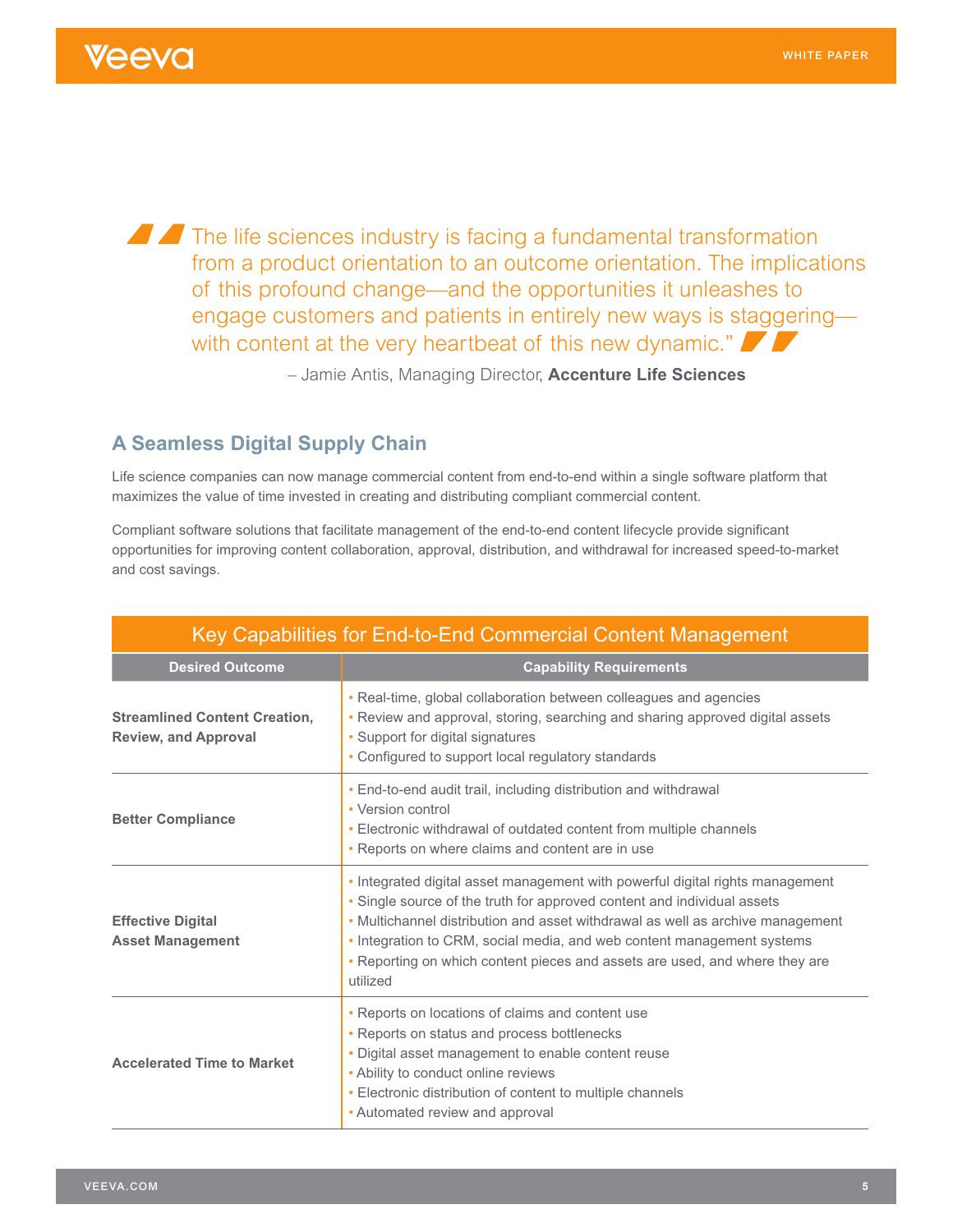

**Upon implementing an end-to-end commercial content management solution, organizations can recognize a six month return on investment.**



# **More Than Software – What to Look for in a Solution Partner**

Upon an audit of their existing digital supply chain, life science companies can leverage the robust domain expertise and support services offered by system providers to harness end-to-end and enterprise-wide benefits. To enable an effective and efficient launch, vendor support must provide these fundamental capabilities:

- **1. Technology Strategy:** Deep domain experts who can assess your organization's current technology state and provide an actionable roadmap for system strategy, consolidation, and integration.
- **2. Business Process:** Evaluate your existing business processes, remap, and/or create new business processes to enhance multichannel outreach on a global scale.
- **3. Pre- and Post-implementation:** Provide your organization strategic support including guidance on standard operating procedures (SOPs).
- **4. Account Management:** Provide additional services to you well beyond implementation such as custom report creation, configuration changes, tier 2/3 escalations, data management, and more—ensuring you are getting the most out of your system.
- **5. Ongoing Support:** First level end-user support to answer your questions about product functionality and compliance processes, as well as escalations for product issue resolution.
- **6. Industry Knowledge:** An experienced partner who offers you best practices in commercial content compliance.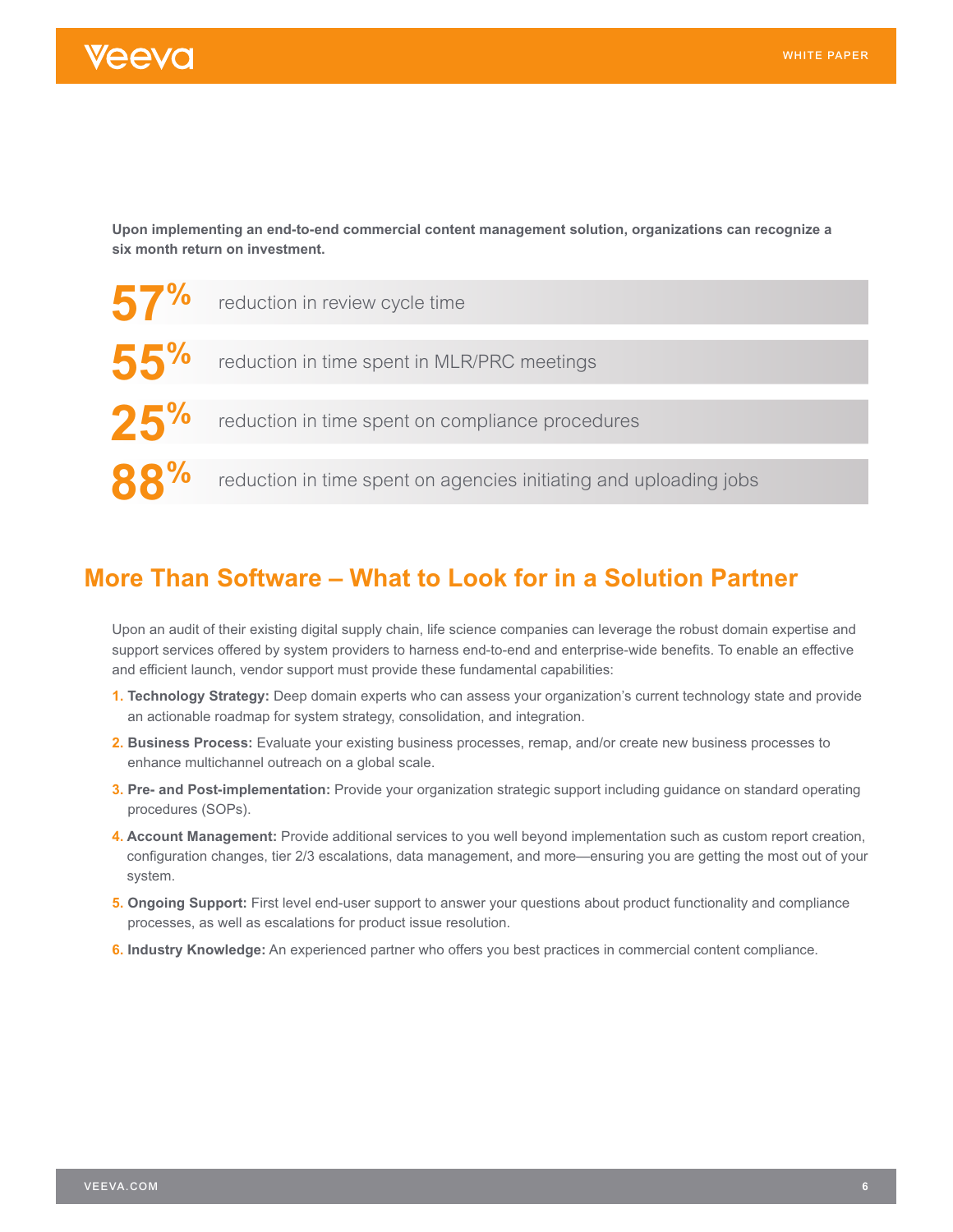# **Conclusion**

Digital media consumption continues to grow at a rapid pace. A report published by comScore and published in *The Wall Street Journal* reveals a 49% growth in consumption of digital media over the last two years. To remain competitive, organizations will continue to increase their investment in creating rich digital content.

## **Digital Media Consumption Keeps Growing**



*Total time spent with digital media in the U.S. (millions of minutes)*

As rich media production increases, life science companies must navigate the complexities of the digital landscape and manage compliant content across multiple communication channels. The solution is a cloud-based end-to-end, compliant commercial content management software system that facilitates interactions across the digital supply chain. These bestin-class solutions represent a sea change for the industry, and offer a variety of benefits that cannot be achieved using existing systems and processes. These benefits include the ability to:

- Streamline creation, approval, distribution and withdrawal of commercial content
- Enable global content reuse and brand alignment
- Facilitate collaboration
- Enhance compliance
- Improve speed to market

Now is the time to evaluate your digital supply chain, and to simplify and accelerate critical time-to-market processes, comply with regulation and improve productivity and efficiency. By streamlining the digital supply chain, companies can decrease costs while creating global efficiencies, becoming more agile and gaining significant time-to-market and commercial advantage.

To learn more about managing your content across the digital supply chain, [contact Veeva](https://www.veeva.com/contact-us/) and schedule time to speak with a commercial content strategist.

<sup>1</sup> http://blogs.wsj.com/cmo/2015/08/19/digital-media-consumption-is-booming-as-investment-floods-in/